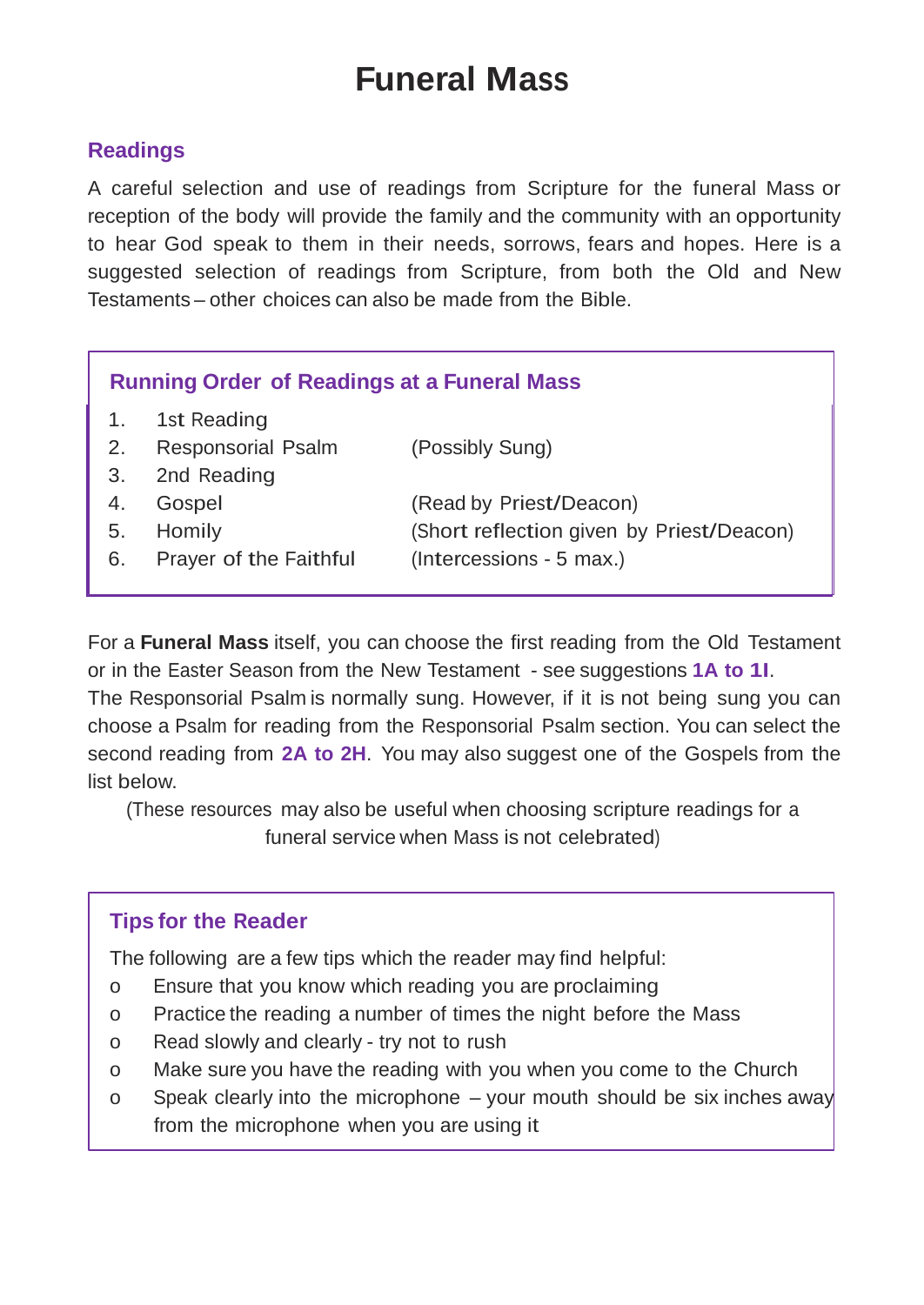# **First Readings 1A**

A reading from the book of Job 19:1.23-27 Lectionary III, p.849 *This I know: that my Avenger lives*

### Job said:

'Ah, would that these words of mine were written down, inscribed on some monument with iron chisel and engraving tool, cut into the rock for ever. This I know: that my Avenger lives, and he, the Last, will take his stand on earth. After my awaking, he will set me close to him, and from my flesh I shall look on God. He whom I shall see will take my part: these eyes will gaze on him and find him not aloof.

The word of the Lord.

### **1B**

A reading from the book of Wisdom 3:1-6.9 Lectionary III, p.851 *They are at peace with God*

The souls of the virtuous are in the hands of God, no torment shall ever touch them. In the eyes of the unwise, they did appear to die, their going looked like a disaster, their leaving us, like annihilation; but they are in peace. If they experienced punishment as men see it, their hope was rich with immortality; slight was their affliction, great will their blessing be. God has put them to the test and proved them worthy to be with him; he has tested them like gold in a furnace, and accepted them as a holocaust. They who trust in him will understand the truth, those who are faithful will live with him in love; for grace and mercy await those he has chosen.

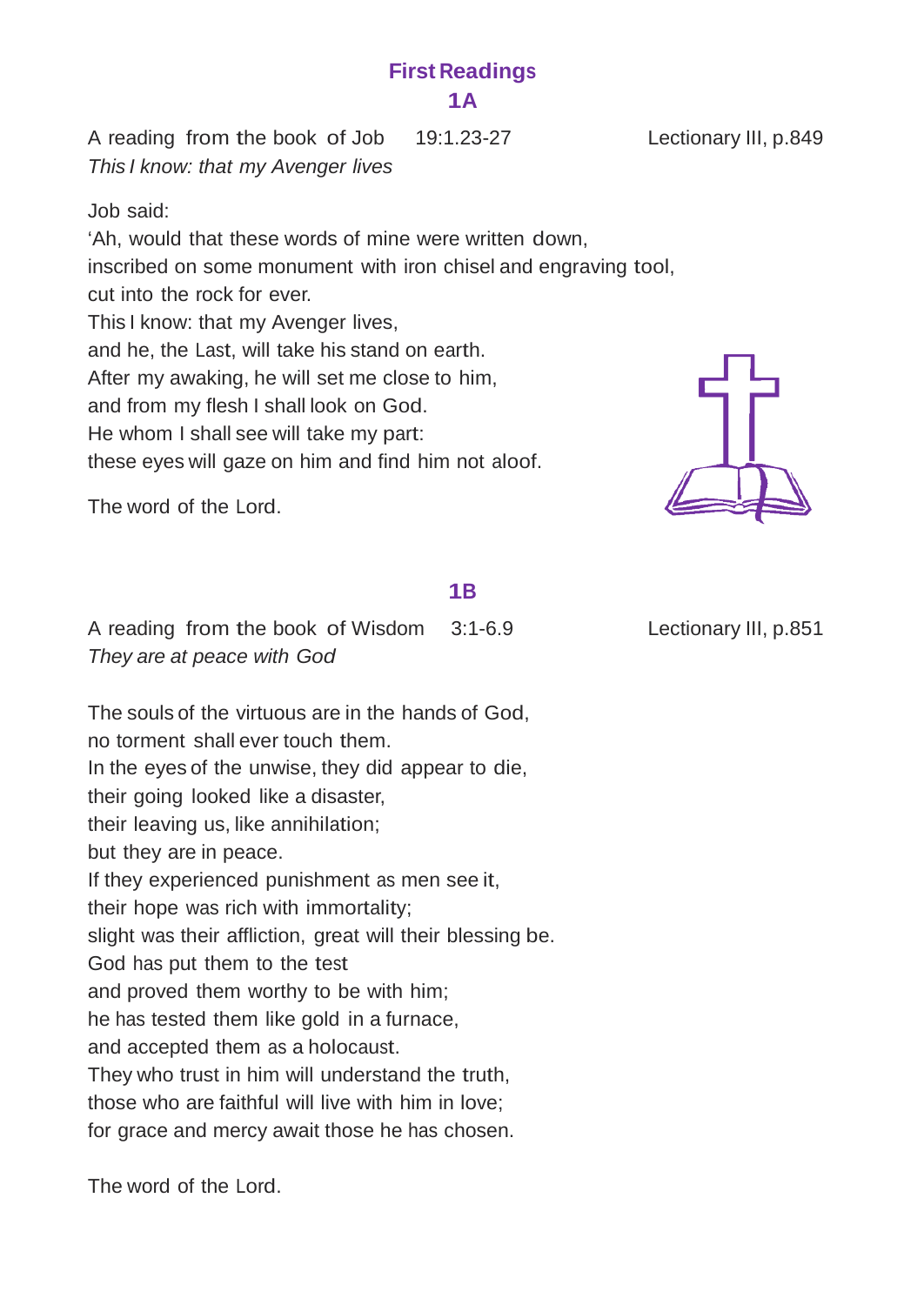A reading from the book of Wisdom 4:7-15 Lectionary III, p.852

*Grace and mercy await the chosen of the Lord*

The virtuous man, though he die before his time, will find rest. Length of days is not what makes age honourable, nor number of years the true measure of life; understanding, this is man's grey hairs, untarnished life, this is ripe old age. He has sought to please God, so God has loved him; as he was living among sinners, he has been taken up. He has been carried off so that evil may not warp his understanding or treachery seduce his soul; for the fascination of evil throws good things into the shade, and the whirlwind of desire corrupts a simple heart. Coming to perfection in so short a while, he achieved long life; His soul being pleasing to the Lord, he has taken them quickly from the wickedness around him. Yet people look on, uncomprehending; it does not enter their heads that grace and mercy await the chosen of the Lord, and protection, his holy ones.

The word of the Lord.

# **1D**

| A reading from the prophet Isaiah   | $25:6-9$ | Lectionary III, p.853 |
|-------------------------------------|----------|-----------------------|
| The Lord will destroy death forever |          |                       |

4

On this mountain, the Lord of hosts will prepare for all peoples a banquet of rich food. On this mountain he will remove the mourning veil covering all peoples, and the shroud enwrapping all nations, he will destroy death for ever. The Lord will wipe away the tears from every cheek; he will take away his peoples shame everywhere on earth, for the Lord has said so. That day, it will be said: See, this is our God in whom we hoped for salvation; The Lord is the one in whom we hoped. We exult and we rejoice that he has saved us.

The word of the Lord.

#### **1C**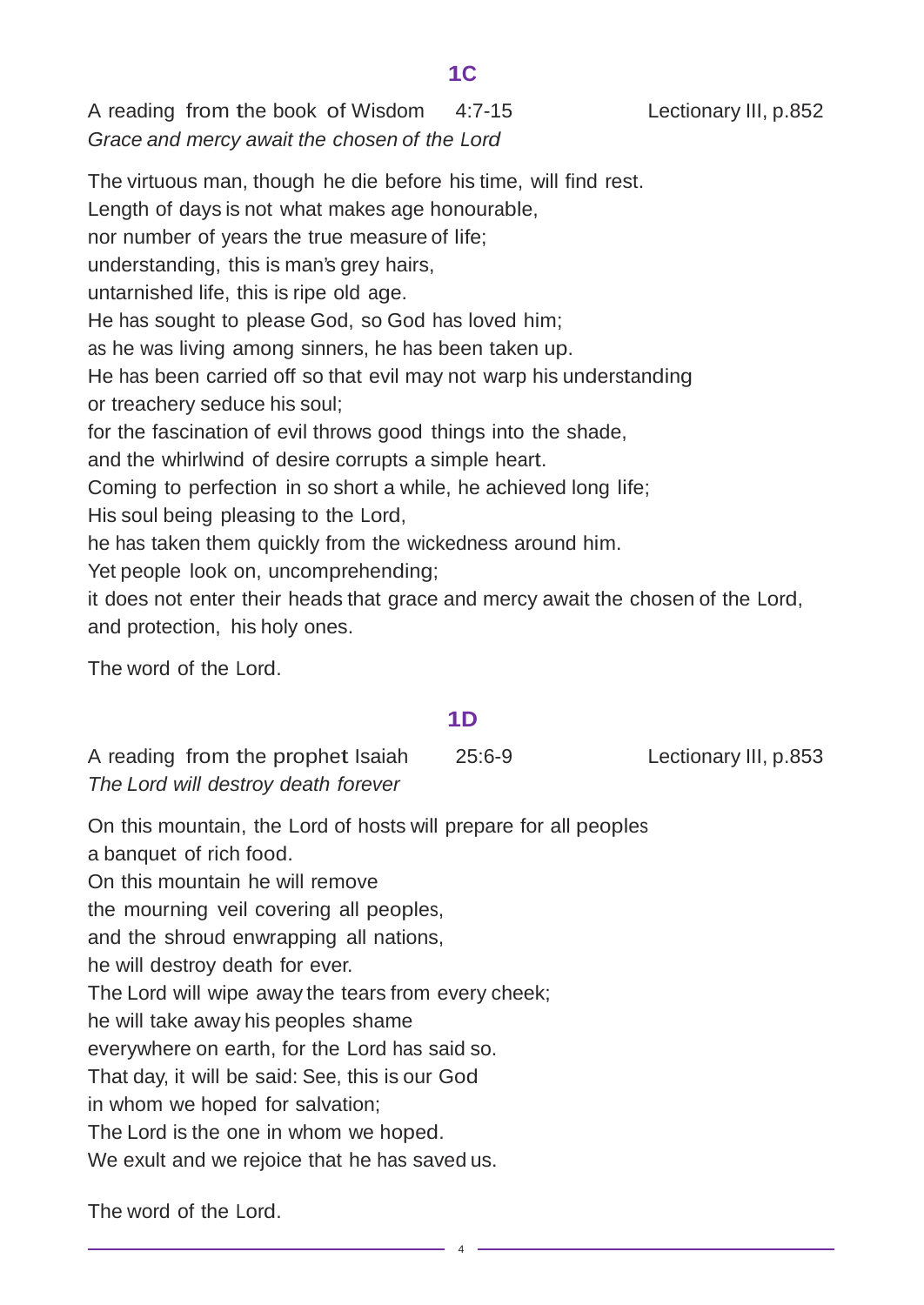#### **1E**

A reading from the book of Lamentations 3:17-26 Lectionary III, p.854 *It is good to wait in silence for the Lord to save*

My soul is shut out from peace; I have forgotten happiness. And now I say, 'My strength is gone, that hope which came from the Lord'. Brooding on my anguish and affliction is gall and wormwood. My spirit ponders it continually and sinks within me This is what I shall tell my heart, and so recover hope: the favours of the Lord are not all past, his kindnesses are not exhausted; every morning they are renewed; great is his faithfulness. 'My portion is the Lord' says my soul 'and so I will hope in him.' The Lord is good to those who trust him, to the soul that searches for him. It is good to wait in silence for the Lord to save.

The word of the Lord.

# **1F**

A reading from the prophet Isaiah 49:13-16 Lectionary III, p.821 *I will never forget you*

Shout for joy, you heavens; exult, you earth! You mountains, break into happy cries! For the Lord consoles his people and takes pity on those who are afflicted. For Zion was saying, 'the Lord has abandoned me, the Lord has forgotten me'. Does a woman forget her baby at the breast, or fail to cherish the son of her womb? Yet even if these forget, I will never forget you. See I have carved you on the palm of my hands.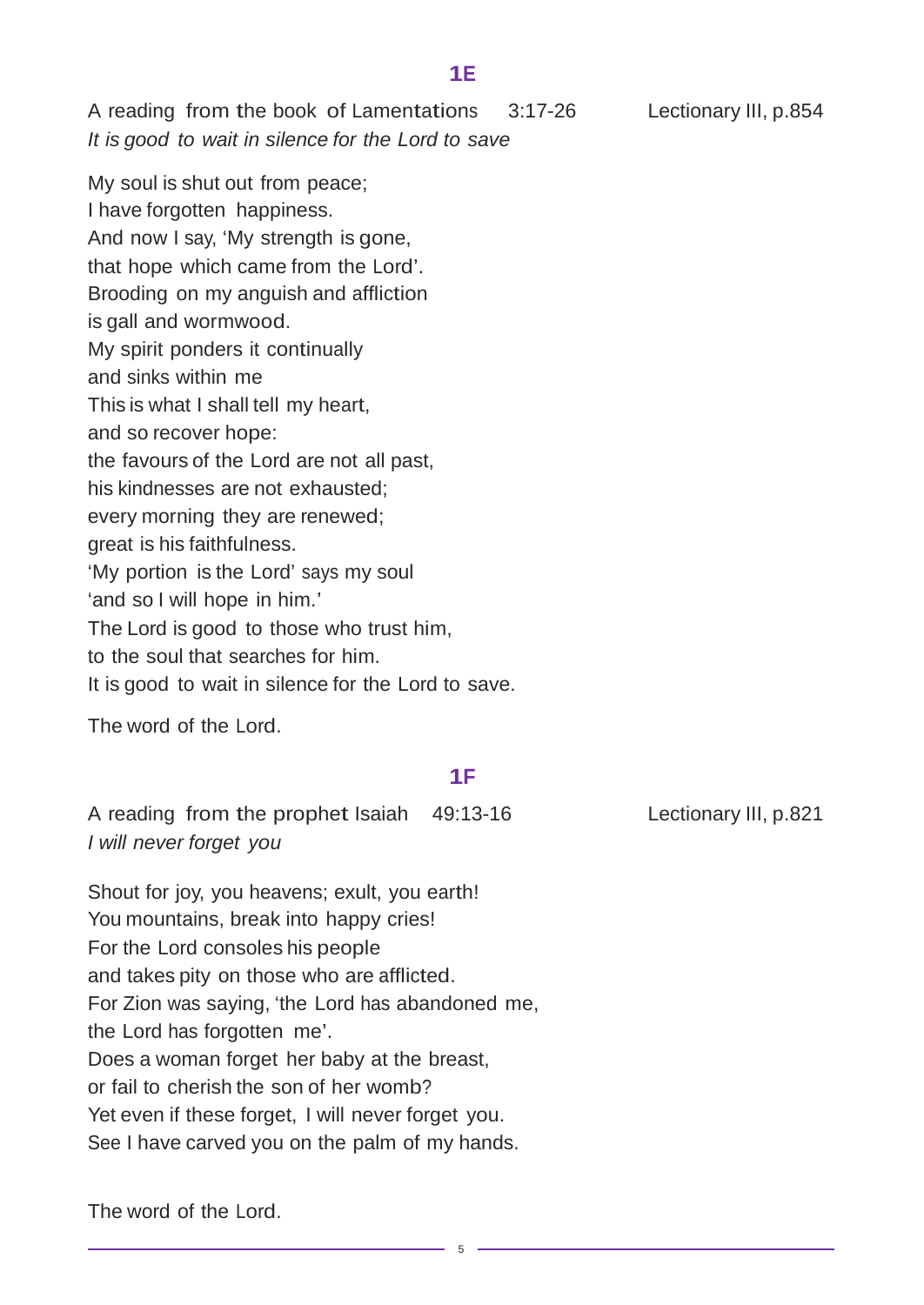A reading from the book of the Apocalypse 14:13 Lectionary III, p.859 *Happy are those who die in the Lord*

I, John, heard a voice from heaven say to me, 'Write down: Happy are those who die in the Lord! Happy indeed, the Spirit says; now they can rest for ever after their work, since their good deeds go with them.'

The word of the Lord.



**1H**

A reading from the book of the Apocalypse 21:1-7 Lectionary III, p.861 *There will be no more death*

I, John, saw a new heaven and a new earth; the first heaven and the first earth had disappeared now, and there was no longer any sea. I saw the holy city, and the new Jerusalem, coming down from God out of heaven, as beautiful as a bride all dressed for her husband. Then I heard a loud voice call from the throne, 'You see this city? Here God lives among men. He will make his home among them; they shall be his people, and he will be their God; his name is God-with-them. He will wipe away all tears from their eyes; there will be no more death, and no more mourning or sadness. The world of the past has gone.'

Then the One sitting on the throne spoke: 'Now I am making the whole of creation new,' he said. 'I will give water from the well of life free to anybody who is thirsty; it is the rightful inheritance of the one who proves victorious; and I will be his God and he a son to me.'

6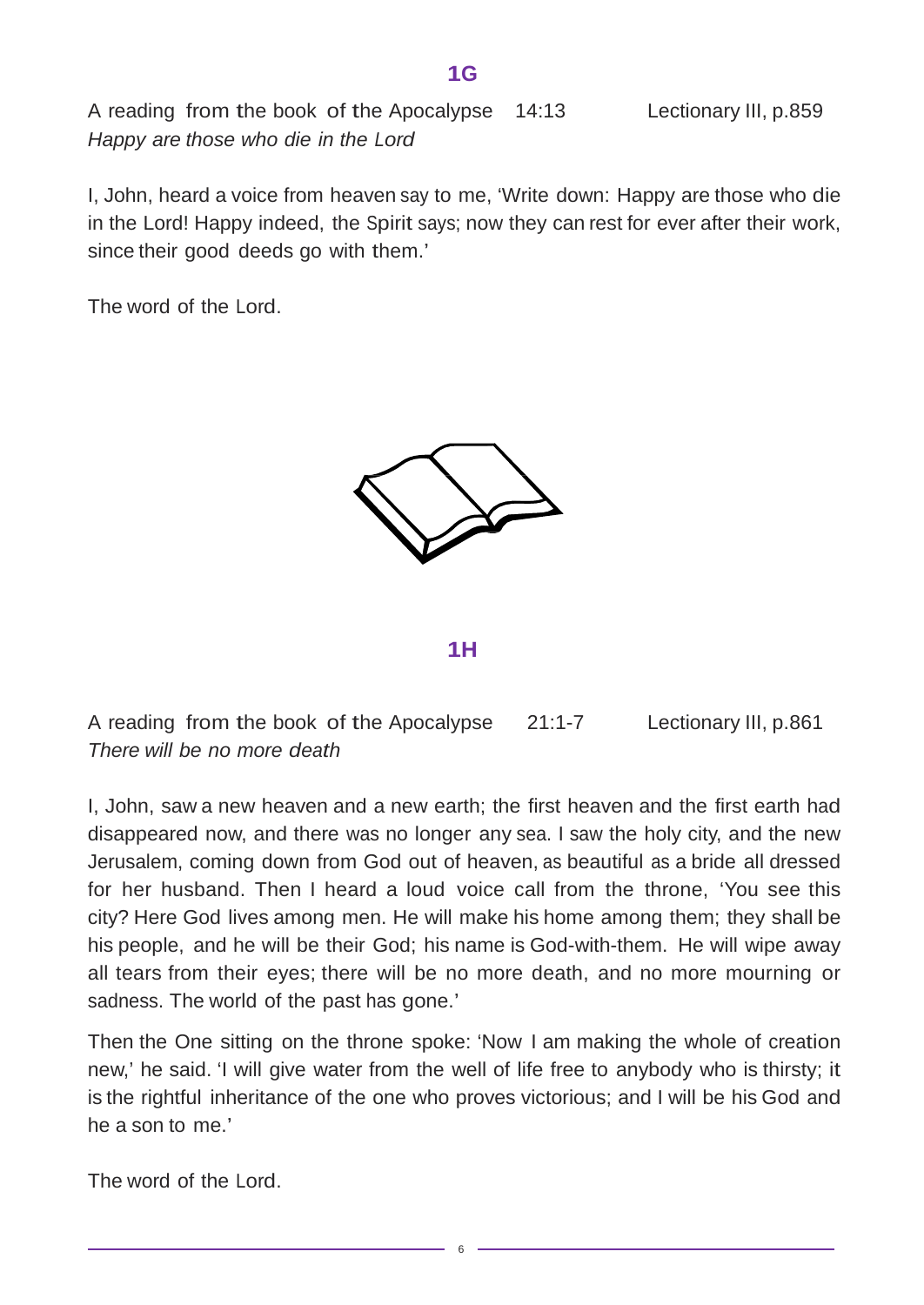A reading from the book of Ecclesiastes 3:1-8 *There is a time for dying*

There is a season for everything, a time for every occupation under heaven:

A time for giving birth, a time for dying; a time for planting; a time for uprooting what has been planted.

A time for killing, a time for healing; a time for knocking down. a time for building.

A time for tears, a time for laughter; a time for mourning, a time for dancing.

A time for throwing stones away, a time for gathering them up; a time for embracing, a time to refrain from embracing.

A time for searching, a time for losing; a time for keeping, a time for throwing away.

A time for tearing, a time for sewing; a time for keeping silent, a time for speaking.

A time for loving, a time for hating; a time for war, a time for peace.

7

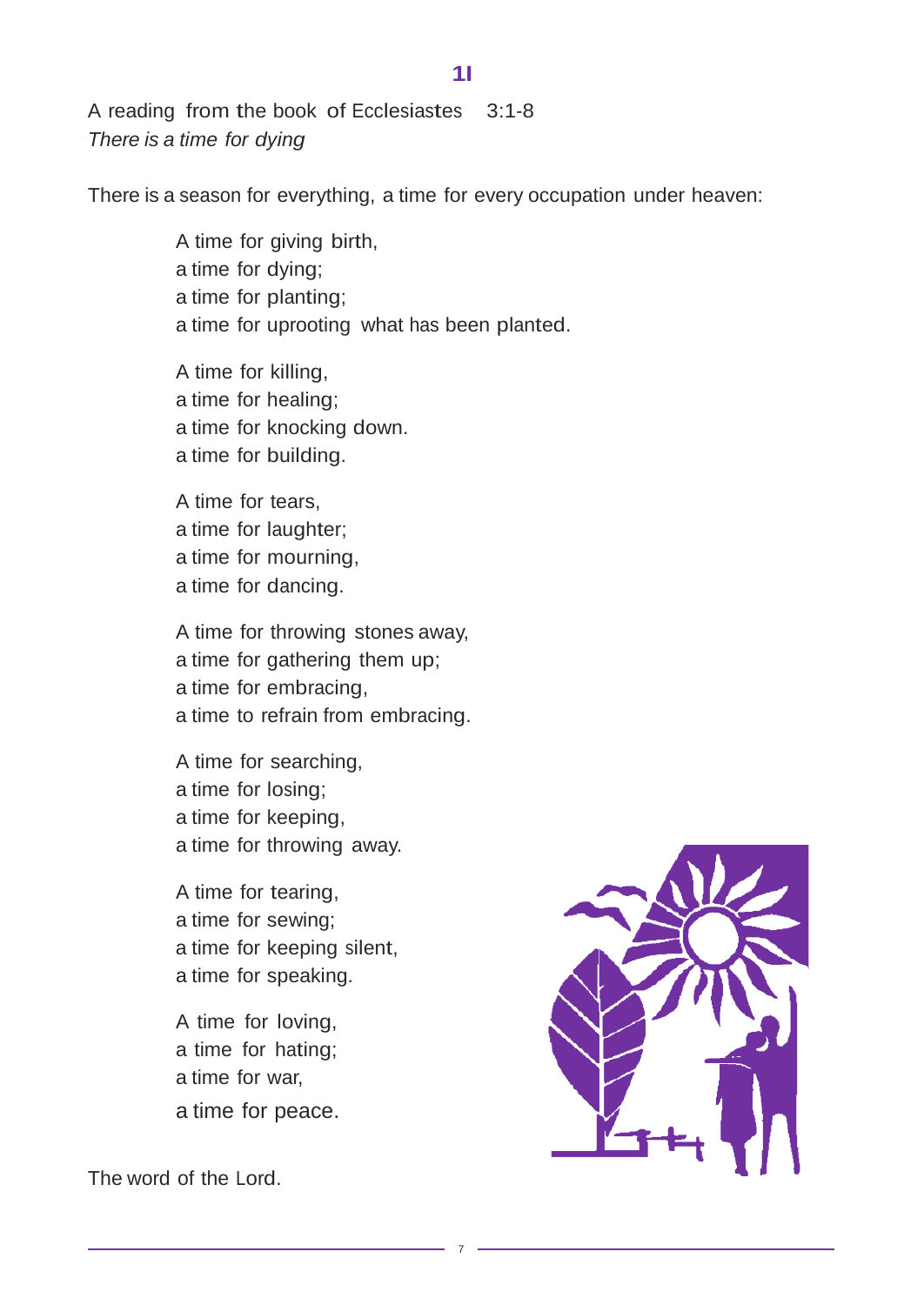# **Responsorial Psalms**

Response The Lord is my light and my help The Lord is my light and my help; whom shall I fear? The Lord is the stronghold of my life; before whom shall I shrink? **R.**

There is one thing I ask of the Lord, for this I long, to live in the house of the Lord, all the days of my life, to savour the sweetness of the Lord, to behold his temple. **R.**

O Lord hear my voice when I call; have mercy and answer. It is your face, O Lord, that I seek; hide not your face. **R.**

I am sure I shall see the Lord's goodness in the land of the living. Hope in him, hold firm and take heart. Hope in the Lord! **R.**

**PSALM 22** Lectionary III, p.854

Response The Lord is my shepherd; there is nothing I shall want The Lord is my shepherd; There is nothing I shall want. Fresh and green are the pastures where he gives me repose. Near restful waters he leads me to revive my drooping spirit. **R.** He guides me along the right path; he is true to his name. If I should walk in the valley of darkness.

no evil would I fear.

You are there with your crook and your staff; with these you give me comfort. **R.**

You have prepared a banquet for me in the sight of my foes. My head you have anointed with oil; my cup is overflowing. **R.**

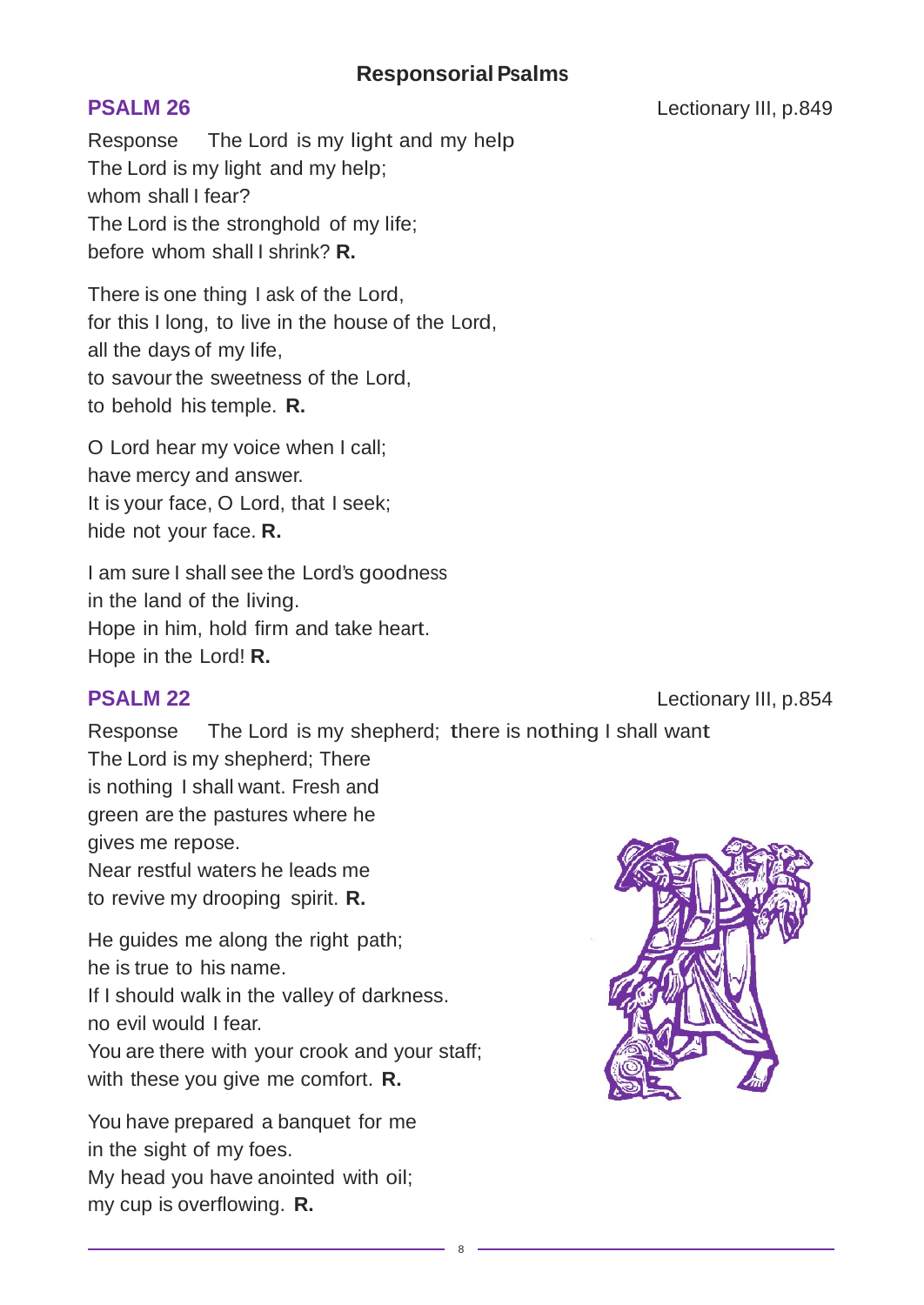Surely goodness and kindness shall follow me all the days of my life. In the Lord's own house shall I dwell for ever and ever. **R.**

Response To you, O Lord, I lift up my soul. Remember your mercy, Lord, and the love you have shown from of old. In your love remember me, because of your goodness. **R.**

Relieve the anguish of my heart and set me free from my distress. See my affliction and my toil and take all my sins away. **R.**

Preserve my life and rescue me. Do not disappoint me, you are my refuge. May innocence and uprightness protect me: for my hope is in you, O Lord. **R.**

Response The Lord is compassion and love. The Lord is compassion and love, slow to anger and rich in mercy. He does not treat us according to our sins nor repay us according to our faults. **R.**

As a father has compassion on his sons, the Lord has pity on those who fear him; for he knows of what we are made, he remembers that we are dust. **R.**

As for man, his days are like grass; he flowers like the flower of the field; the wind blows and he is gone and his place never sees him again. **R.**

But the love of the Lord is everlasting upon those who hold him in fear; his justice reaches out to children's children when they keep his covenant in truth. **R.**

**PSALM 24** Lectionary III, p.855

**PSALM 102** Lectionary III, p.857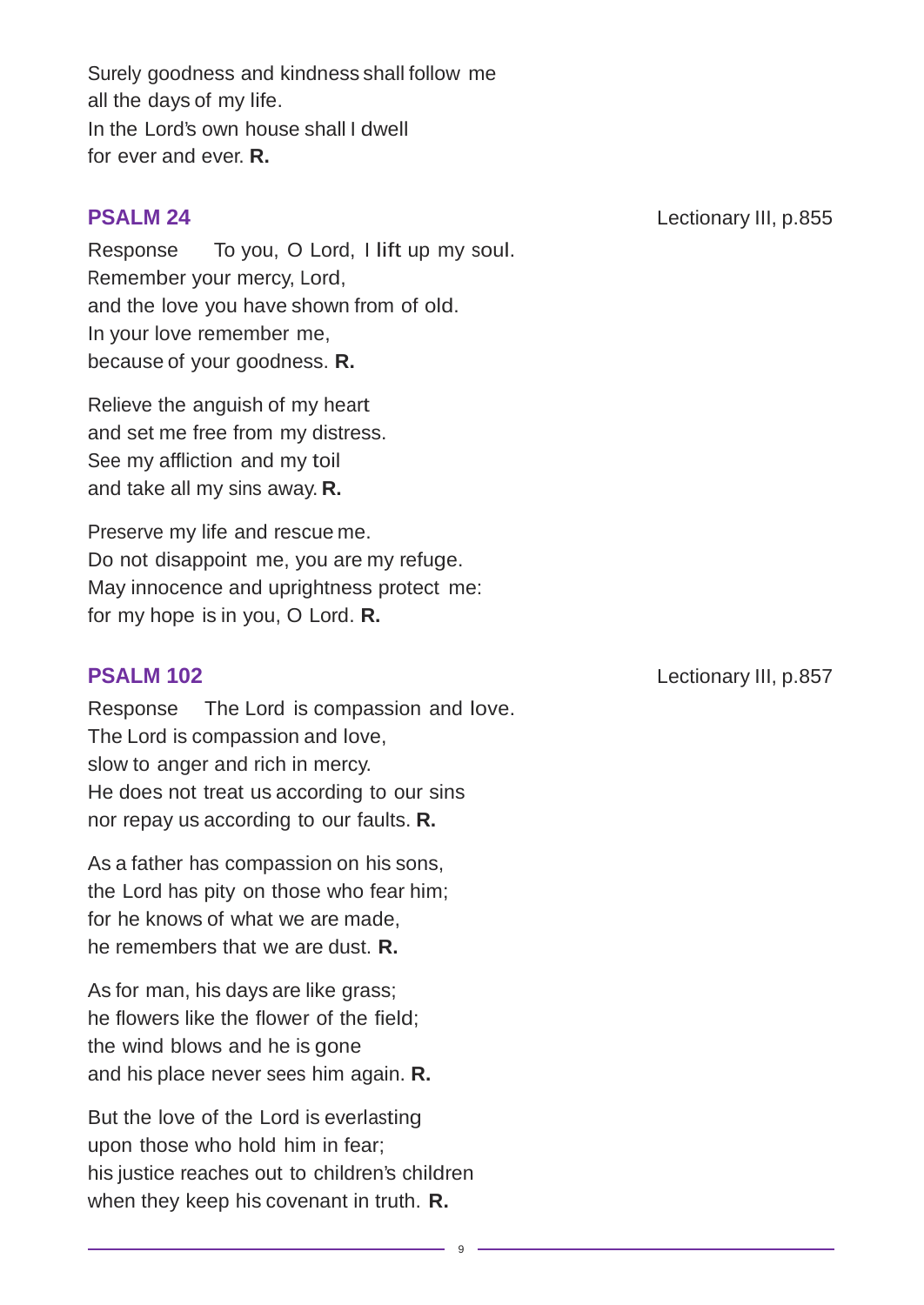# **Second Readings 2A**

A reading from the letter of St Paul to the Romans 8:14-23

Lectionary III, p.864 *What we suffer in this life can never compare to the glory which is waiting for us.*

Everyone moved by the Spirit is a son of God. The spirit you received is not the spirit of slaves bringing fear into our lives again; it is the spirit of sons, and it makes us cry out Abba, Father! The spirit himself and our spirit bear united witness that we are children of God and if we are children we are heirs as well: heirs of God and coheirs with Christ, sharing his sufferings so as to share his glory. I think that what we suffer in this life can never be compared to the glory, as yet unrevealed, which is waiting for us

The word of the Lord.

# **2B**

A reading from the letter of St Paul to the Romans 8:31-35. 37-39 *Death cannot come between us and the love of Christ* 

Lectionary III, p.865

With God on our side who can be against us? Since God did not spare his own Son, but gave him up to benefit us all, we may be certain after such a gift, that he will not refuse anything he can give. Could anyone accuse those that God has chosen? When God acquits, could anyone condemn? Could Christ Jesus? No! He not only died for us – he rose from the dead, and there at God's right hand he stands and pleads for us.

Nothing therefore can come between us and the love of Christ, even if we are troubled or worried, or being persecuted, or lacking food or clothes, or being threatened or even attacked. These are the trials through which we triumph, by the power of him who loved us.

For I am certain of this: neither death nor life, no angel, no prince, nothing that exists, nothing still to come, not any power, or height or depth, not any created thing, can ever come between us and the love of God made visible in Christ Jesus our Lord.

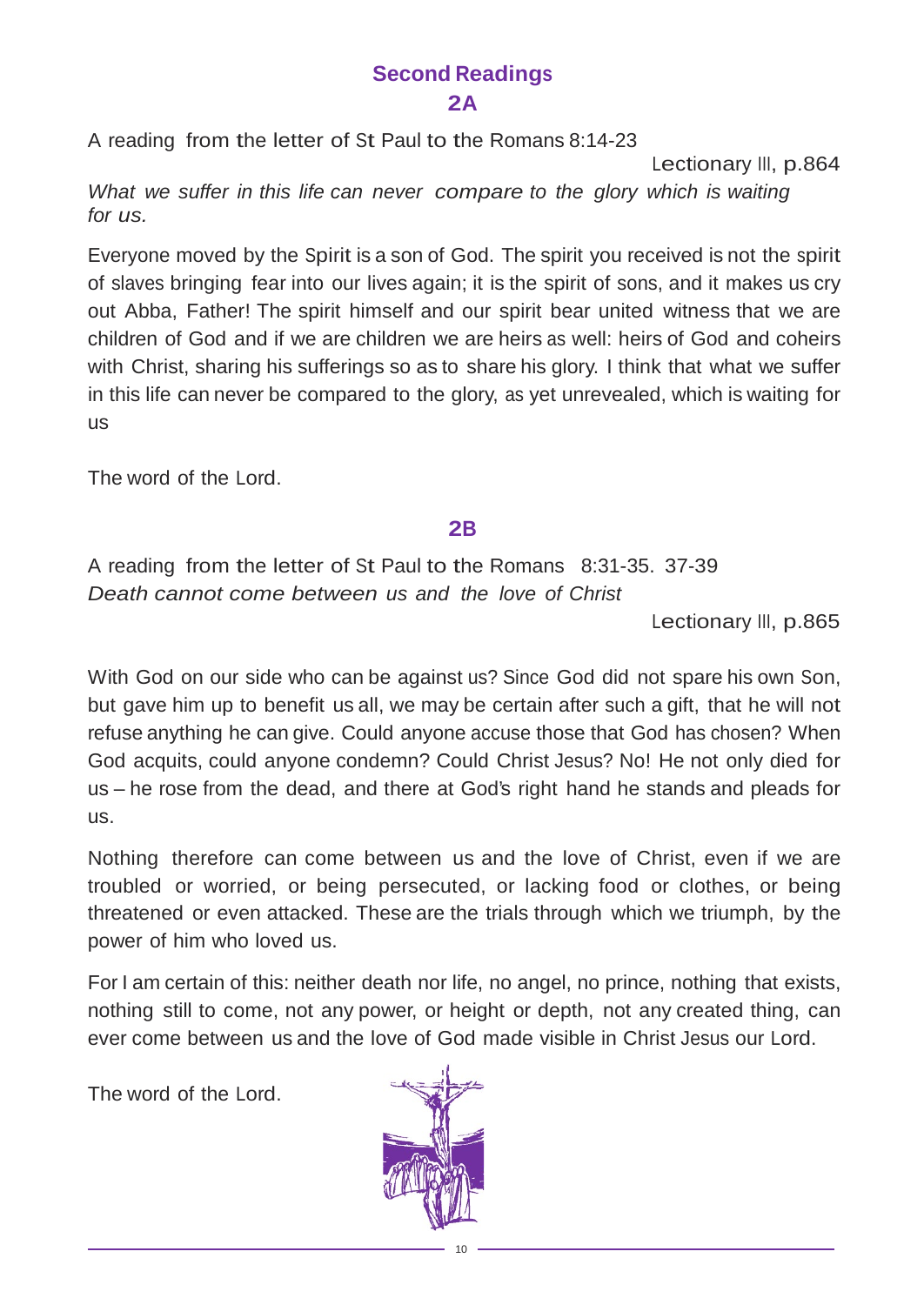#### **2C**

A reading from the first letter of St. Paul to the Corinthians 13:1-13 *Love does not come to an end* Lectionary III, p.716

If I have all the eloquence of men or of angels, but speak without love, I am simply a gong booming or a cymbal clashing. If I have the gift of prophecy, understanding all the mysteries there are, and knowing everything, and if I have faith in all its fullness, to move mountains, but without love, then I am nothing at all. If I give away all that I possess, piece by piece, and if I even let them take my body to burn it, but am without love, it will do me no good whatever.

Love is always patient and kind; it is never jealous; love is never boastful or conceited; it is never rude or selfish; it does not take offence, and is not resentful. Love takes no pleasure in other people's sins but delights in the truth; it is always ready to excuse, to trust, to hope, and to endure whatever comes.

Love does not come to an end. In short, there are three things that last: faith, hope and love; and the greatest of these is love.

The word of the Lord.

### **2D**

A reading from the letter of St Paul to the Philippians 3:20-21 *Our homeland is in heaven* Lectionary III, p.868

For us, our homeland is in heaven, and from heaven comes the saviour we are waiting for, the Lord Jesus Christ, and he will transfigure these bodies of ours into copies of his glorious body. He will do that by the same power with which he can subdue the whole universe.

The word of the Lord.

### **2E**

A reading from the first letter of St Paul to the Thessalonians 4:13-18 *We* shall stay with the Lord for ever **Example 20** Lectionary III, p.869

We want you to be quite certain, brothers, about those who have died, to make sure that you do not grieve about them, like the other people who have no hope. We believe that Jesus died and rose again, and that it will be the same for those who have died in Jesus: God will bring them with him. We can tell you this from the Lord's own teaching, that any of us who are left alive until the Lord's coming will not have any advantage over those who have died. At the trumpet of God, the voice of the archangel will call out the command and the Lord himself will come down from heaven; those who have died in Christ will be the first to rise, and then those of us who are still alive will be taken up in the clouds, together with them, to meet the Lord in the air. So we shall stay with the Lord forever. With such thoughts as these you should comfort one another.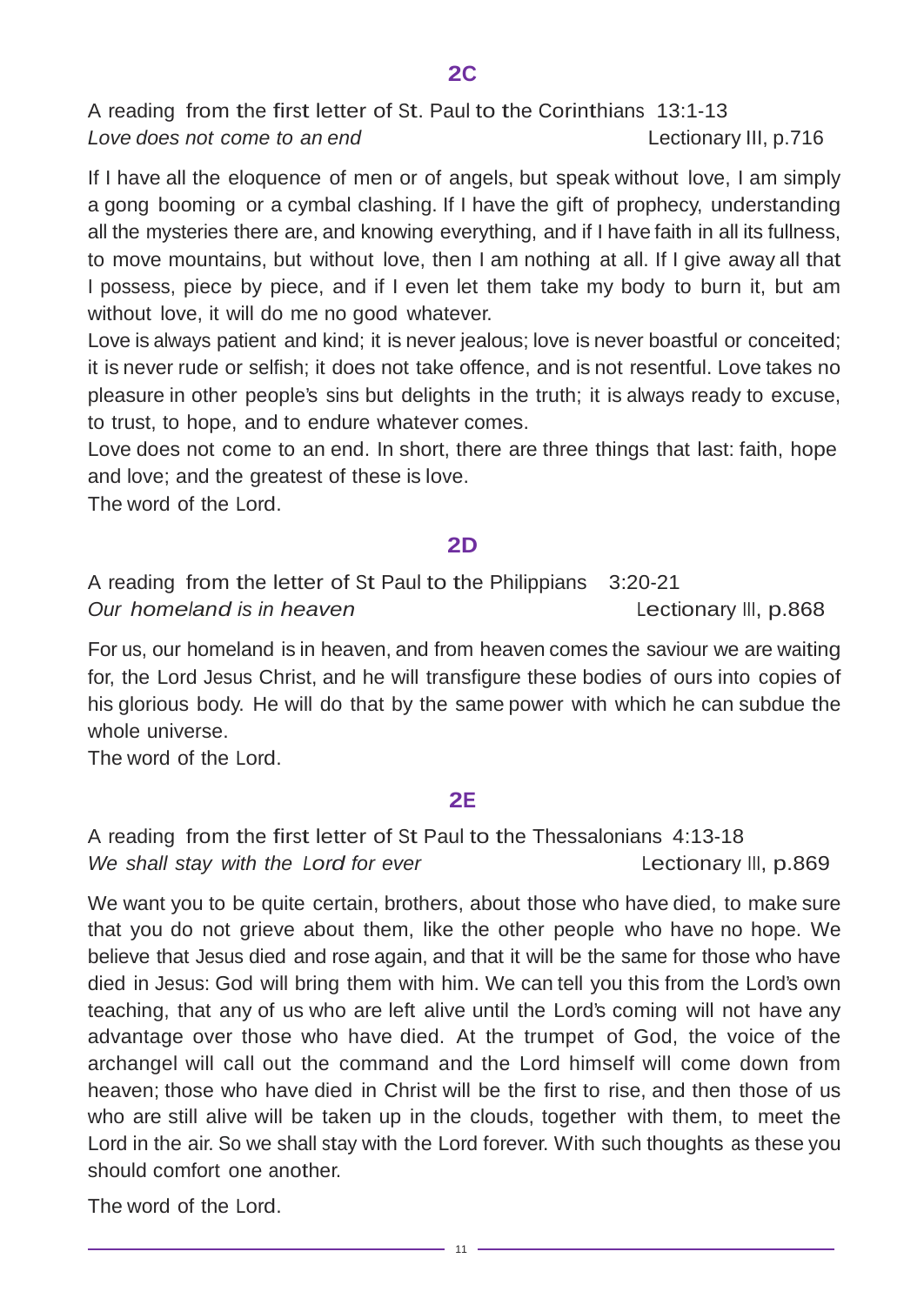A reading from the second letter of St. Paul to Timothy 4:5-8 *I have fought the good fight to the end, I have run the race to the finish*

Be careful always to choose the right course; be brave under trials; make the preaching of the Good News your life's work, in thoroughgoing service.

As for me, my life is already being poured away as a libation, and the time has come for me to be gone. I have fought the good fight to the end; I have run the race to the finish; I have kept the faith; all there is to come now is the crown of righteousness reserved for me, which the Lord, the righteous judge, will give to me on that Day; and not only to me but to all those who have longed for his Appearing.

The word of the Lord.

#### **2G**

A reading from the first letter of St. Peter 1:3-9 Lectionary III, p.230 *We have a sure hope and the promise of an inheritance that can never fade away*

Blessed be God the Father of our Lord Jesus Christ, who in his great mercy has given us a new birth as his sons, by raising Jesus Christ from the dead, so that we have a sure hope and the promise of an inheritance that can never be spoilt or soiled and never fade away, because it is being kept for you in the heavens. Through your faith, God's power will guard you until the salvation which has been prepared is revealed at the end of time.

This is a cause of great joy for you, even though you may for a short time have to bear being plagued by all sorts of trials; so that, when Jesus Christ is revealed, your faith will have been tested and proved like gold – only it is more precious than gold, which is corruptible even though it bears testing by fire – and then you will have praise and glory and honour.

You did not see him, yet you love him; and still without seeing him, you are already filled with a joy so glorious that it cannot be described, because you believe; and you are sure of the end to which your faith looks forward, that is, the salvation of your souls.

The word of the Lord.



12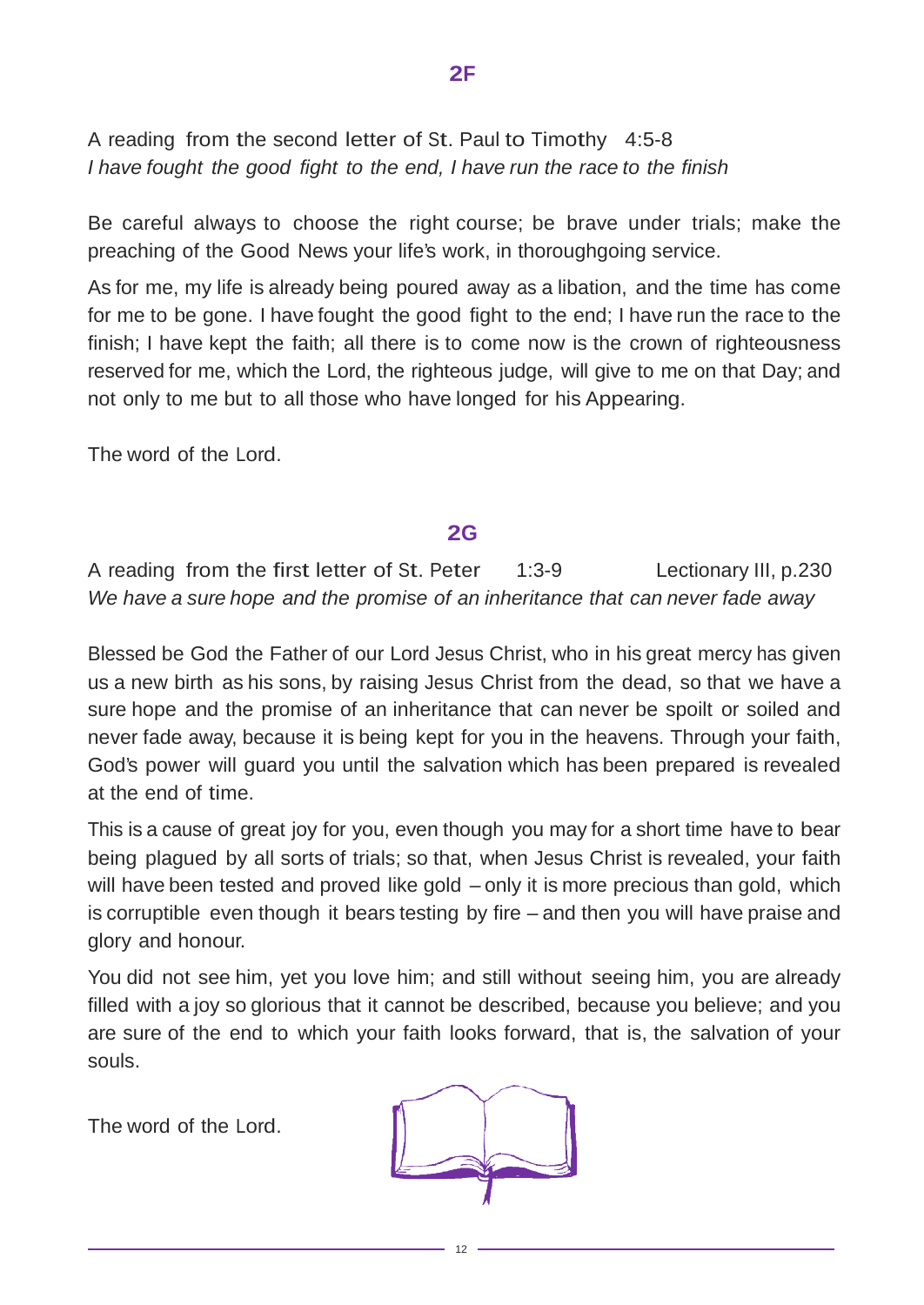### **2H**

A reading from the first letter of St John 3:1-2 Lectionary III, p.870 *We shall see him as he really is*

Think of the love that the Father has lavished on us, by letting us be called Gods children; and that is what we are. Because the world refused to acknowledge him, therefore it does not acknowledge us. My dear people, we are already the children of God but what we are to be in the future has not yet been revealed; all we know is, that when it is revealed we shall be like him because we shall see him as he really is.

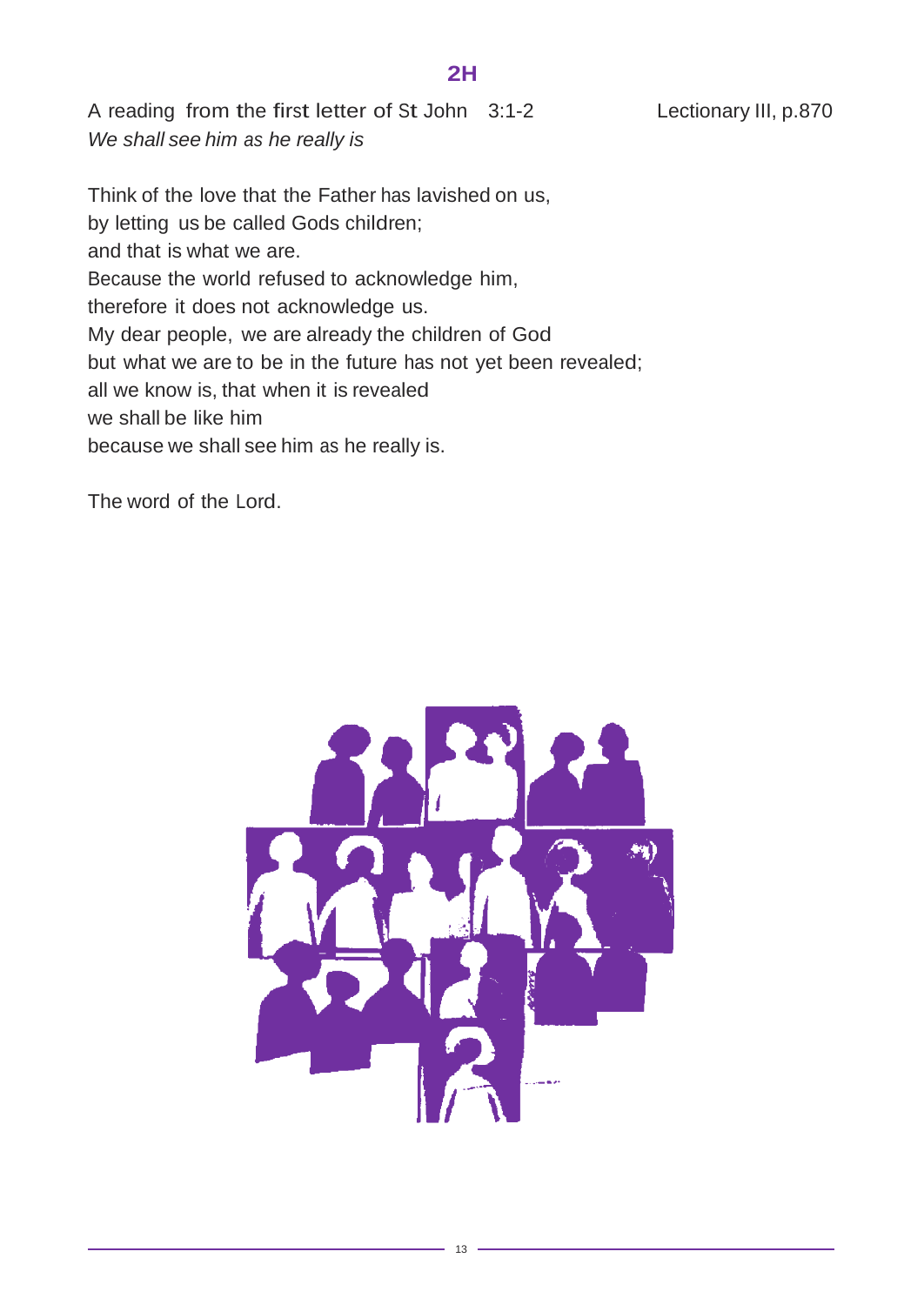# **Gospels**

# **1.**

A reading from the holy Gospel according to Matthew 5:1-12 *Rejoice and be glad, for your reward will be great in heaven* Lectionary III, p.871

Seeing the crowds, Jesus went up the hill. There he sat down and was joined by his disciples. Then he began to speak. This is what he taught them:

'How happy are the poor in spirit;

theirs is the kingdom of heaven.

Happy the gentle:

they shall have the earth for their heritage.

Happy those who mourn:

they shall be comforted.

Happy those who hunger and thirst for what is right:

they shall be satisfied.

Happy the merciful:

they shall have mercy shown them.

Happy the pure in heart:

they shall see God.

Happy the peacemakers:

they shall be called sons of God.

Happy those who are persecuted in the cause of the right:

theirs is the kingdom of heaven.

Happy are you when people abuse you and persecute you and speak all calumny against you on my account. Rejoice and be glad, for your reward will be great in heaven.'

The Gospel of the Lord.

# **2.**

A reading from the holy Gospel according to Matthew 11:25-30 *Come to me, and I will give you rest* Lectionary III, p.872

Jesus exclaimed, 'I bless you, Father, Lord of heaven and of earth, for hiding these things from the learned and the clever and revealing them to mere children. Yes, Father, for that is what it pleased you to do. Everything has been entrusted to me by my Father; and no one knows the Son except the Father, just as no one knows the Father except the Son and those to whom the Son chooses to reveal him.

'Come to me, all you who labour and are overburdened, and I will give you rest. Shoulder my yoke and learn from me, for I am gentle and humble in heart, and you will find rest for your souls. Yes, my yoke is easy and my burden light.'

The Gospel of the Lord.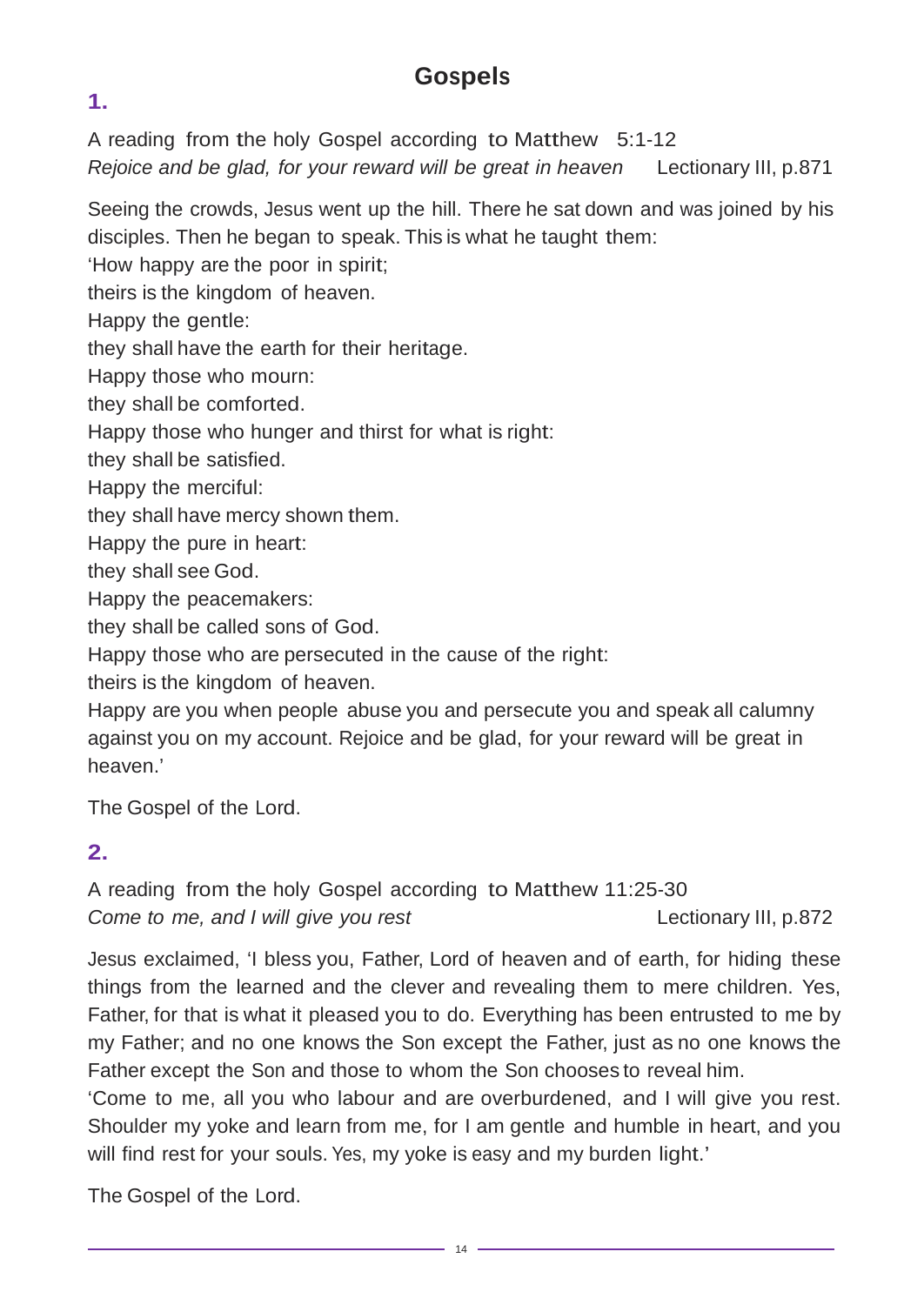A reading from the holy Gospel according to Mark 15:33-39; 16:1-6 *Jesus gave a loud cry and breathed his last* Lectionary III, p.874

When the sixth hour came there was darkness over the whole land until the ninth hour. And at the ninth hour Jesus cried out in a loud voice, 'Eloi, Eloi, lama sabachthani?' which means, 'My God, my God, why have you deserted me?' When some of those who stood by heard this, they said, 'Listen, he is calling on Elijah.' Some ran and soaked a sponge in vinegar and, putting it on a reed, gave it him to drink saying, 'Wait and see if Elijah will come to take him down.' But Jesus gave a loud cry and breathed his last. And the veil of the Temple was torn in two from top to bottom. The centurion, who was standing in front of him, had seen how he had died and he said, 'In truth this man was a Son of God.'

When the Sabbath was over, Mary of Magdala, Mary the mother of James, and Salome, bought spices with which to go and anoint him. And very early in the morning on the first day of the week they went to the tomb, just as the sun was rising. They had been saying to one another, 'Who will roll away the stone for us from the entrance to the tomb?' But when they looked they could see that the stone – which was very big – had already been rolled back. On entering the tomb they saw a young man in a white robe seated on the right-hand side, and they were struck with amazement. But he said to them, 'There is no need for alarm. You are looking for Jesus of Nazareth, who was crucified: he has risen, he is not here. See, here is the place where they laid him'.

The Gospel of the Lord.

# **4.**

A reading from the holy Gospel according to Luke 7:11-17 *Young man, I tell you to get up* Lectionary III, p.876

Jesus went to a town called Nain, accompanied by his disciples and a great number of people. When he was near the gate of the town it happened that a dead man was being carried out for burial, the only son of his mother, and she was a widow. And a considerable number of the townspeople were with her. When the Lord saw her he felt sorry for her. 'Do not cry', he said. Then he went up and put his hand on the bier and the bearers stood still, and he said, 'Young man, I tell you to get up'. And the dead man sat up and began to talk, and Jesus gave him to his mother. Everyone was filled with awe and praised God saying, 'A great prophet has appeared among us; God has visited his people.' And this opinion of him spread throughout Judaea and all over the countryside.

15

The Gospel of the Lord.

**3.**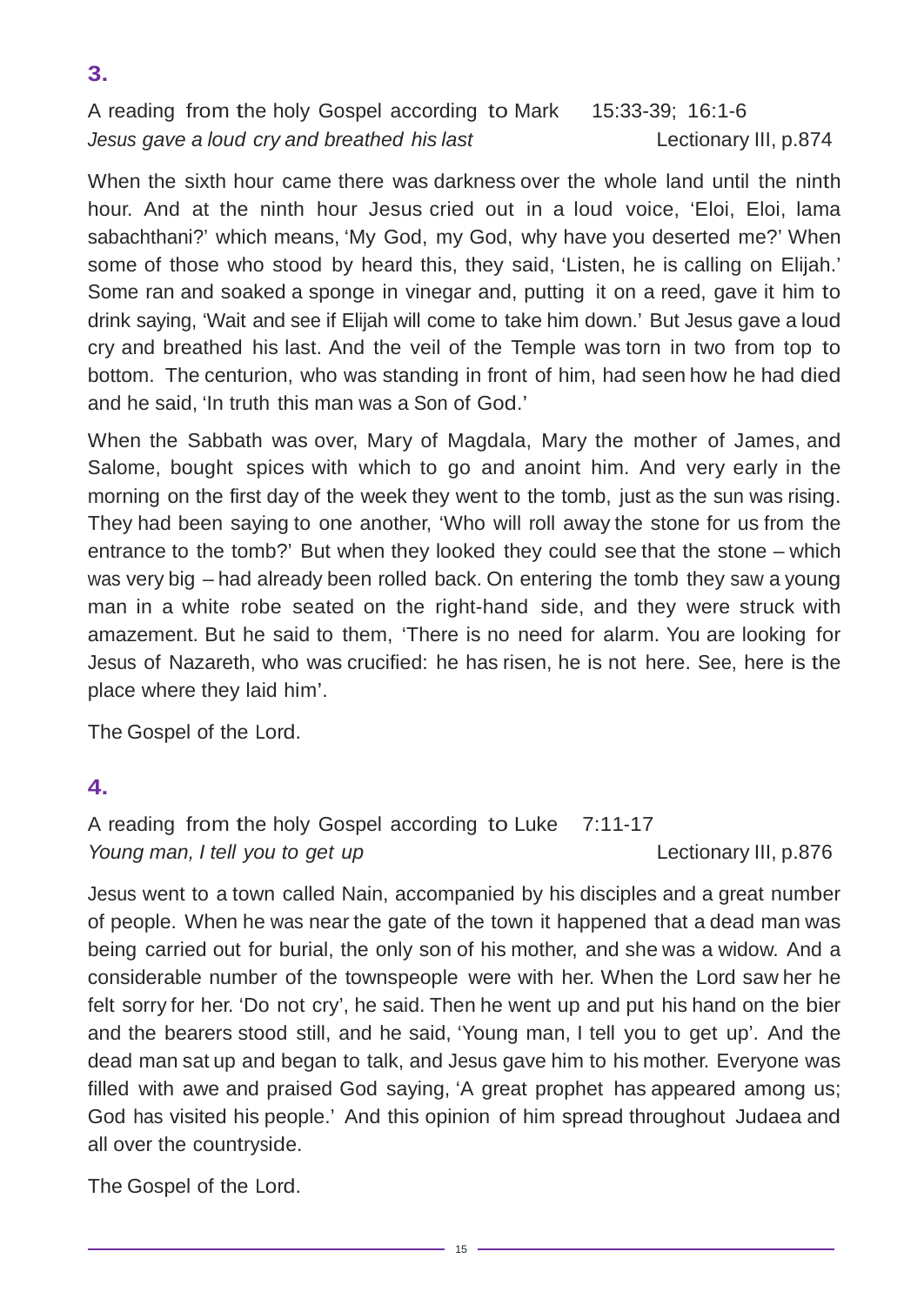A reading from the holy Gospel according to Luke 23:44-46. 50.52-53. 24:1-6 *Father, into your hands I commend my spirit* **Lectionary III, p.878** 

It was about the sixth hour and, with the sun eclipsed, a darkness came over the whole land until the ninth hour. The veil of the Temple was torn right down the middle; and when Jesus had cried out in a loud voice, he said, 'Father, into your hands I commit my spirit'. With these words he breathed his last.

Then a member of the council arrived, an upright and virtuous man named Joseph. This man went to Pilate and asked for the body of Jesus. He then took it down, wrapped it in a shroud and put him in a tomb which was hewn in stone in which no one had yet been laid.

On the first day of the week, at the first sign of dawn, the women went to the tomb with the spices they had prepared. They found that the stone had been rolled away from the tomb, but on entering discovered that the body of the Lord Jesus was not there. As they stood there not knowing what to think, two men in brilliant clothes suddenly appeared at their side. Terrified, the women lowered their eyes. But the two men said to them, 'Why look among the dead for someone who is alive? He is not here; he is risen.'

The Gospel of the Lord.

# **6.**

A reading from the holy Gospel according to Luke 24:13-16. 28-35 *Was it not ordained that the Christ should suffer and so enter into his glory*

Lectionary III, p.880

On the first day of the week, two of the disciples were on their way to a village called Emmaus, seven miles from Jerusalem, and they were talking together about all that had happened. Now as they talked this over, Jesus himself came up and walked by their side; but something prevented them from recognising him. When they drew near to the village to which they were going, he made as if to go on; but they pressed him to stay with them. 'It is nearly evening', they said, 'and the day is almost over.' So he went in to stay with them. Now while he was with them at the table, he took the bread and said the blessing; then he broke it and handed it to them. And their eyes were opened and they recognised him; but he had vanished from their sight. Then they said to each other, 'Did not our hearts burn within us as he talked to us on the road and explained the scriptures to us?'

They set out that instant and returned to Jerusalem. There they found the Eleven assembled together with their companions, who said to them, 'Yes it is true. The Lord has risen and has appeared to Simon.' Then they told their story of what had happened on the road and how they had recognised him at the breaking of bread.

16

The Gospel of the Lord.

# **5.**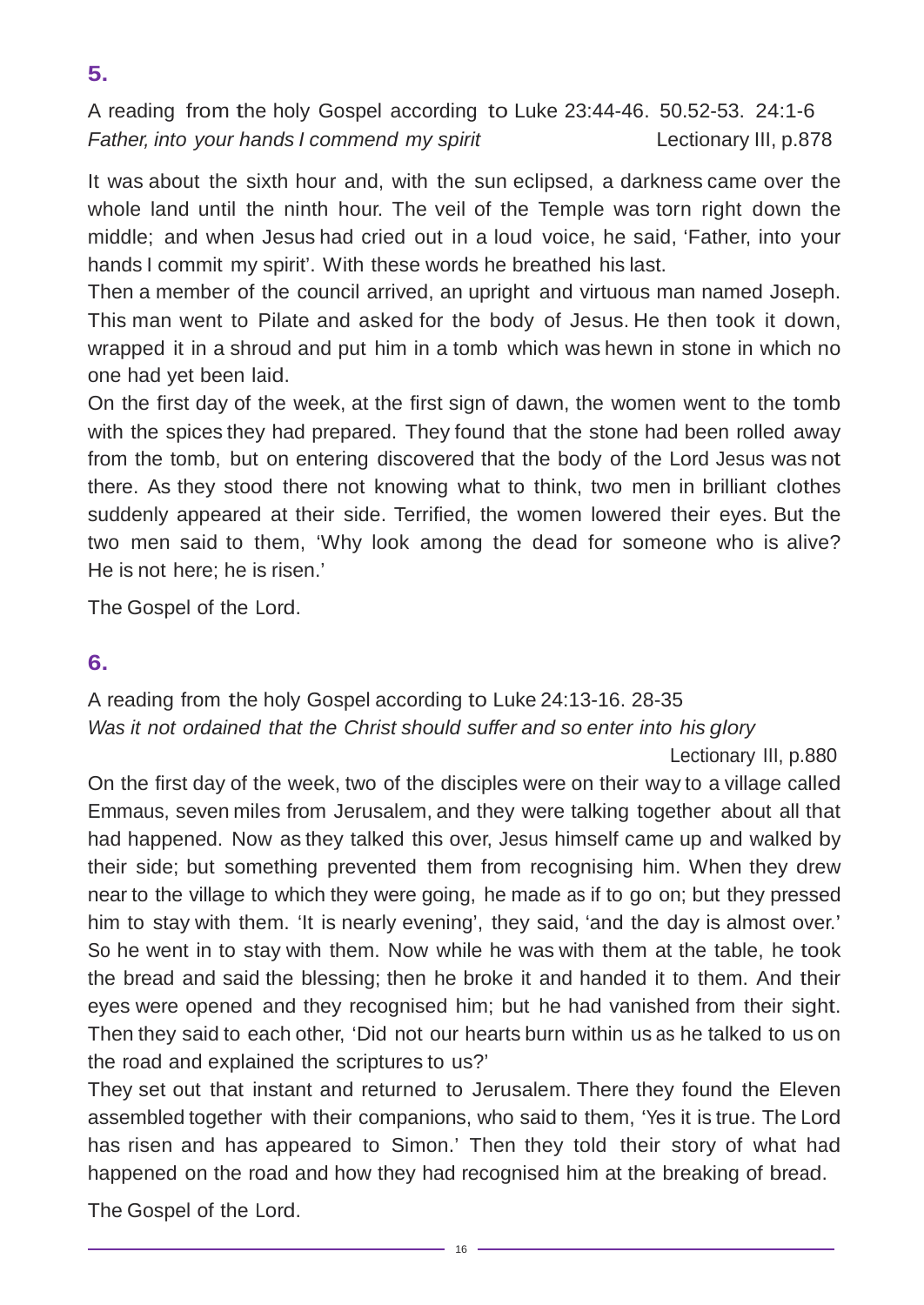**7.**

A reading from the holy Gospel according to John 11:32-45 *Lazarus, come out* Lectionary III, p.885

Mary the sister of Lazarus went to Jesus, and as soon as she saw him she threw herself at his feet, saying, 'Lord, if you had been here, my brother would not have died.' At the sight of her tears, and those of the Jews who followed her, Jesus said in great distress, with a sigh that came straight from the heart, 'Where have you put him?' They said, 'Lord, come and see'. Jesus wept; and the Jews said, 'See how much he loved him!' But there was someone who remarked, 'He opened the eyes of the blind man, could he not have prevented this man's death?' Still sighing, Jesus reached the tomb: it was a cave with a stone to close the opening. Jesus said, 'Take the stone away.' Martha said to him, 'Lord, by now he will smell, this is the fourth day.' Jesus replied, 'Have I not told you that if you believe you will see the glory of God?' So they took away the stone. Then Jesus lifted up his eyes and said: 'Father, I thank you for hearing my prayer. I knew indeed that you always hear me, but I speak for the sake of all these who stand round me, so that they may believe it was you who sent me?' When he had said this, he cried in a loud voice, 'Lazarus, here! Come out!' The dead man came out, his feet and hands bound with bands of stuff and a cloth round his face. Jesus said to them, 'Unbind him, let him go free.'

Many of the Jews who had come to visit Mary and had seen what he did believed in him.

The Gospel of the Lord.

# **8.**

A reading from the holy Gospel according to John 12:23-28 *If a wheat grain dies, it yields a rich harvest* Lectionary III, p.886

Jesus said to his disciples: 'Now the hour has come for the Son of Man to be glorified. I tell you, most solemnly, unless a wheat grain falls on the ground and dies, it remains only a single grain; but if it dies, it yields a rich harvest. Anyone who loves his life loses it; anyone who hates his life in this world will keep it for eternal life. If a man serves me, he must follow me, wherever I am my servant will be there too. If anyone serves me, my Father will honour him. Now my soul is troubled. What shall I say: Father, save me from this hour? But it is for this very reason that I have come to this hour. Father, glorify your name!' A voice came from heaven, 'I have glorified it, and I will glorify it again'.

The Gospel of the Lord.

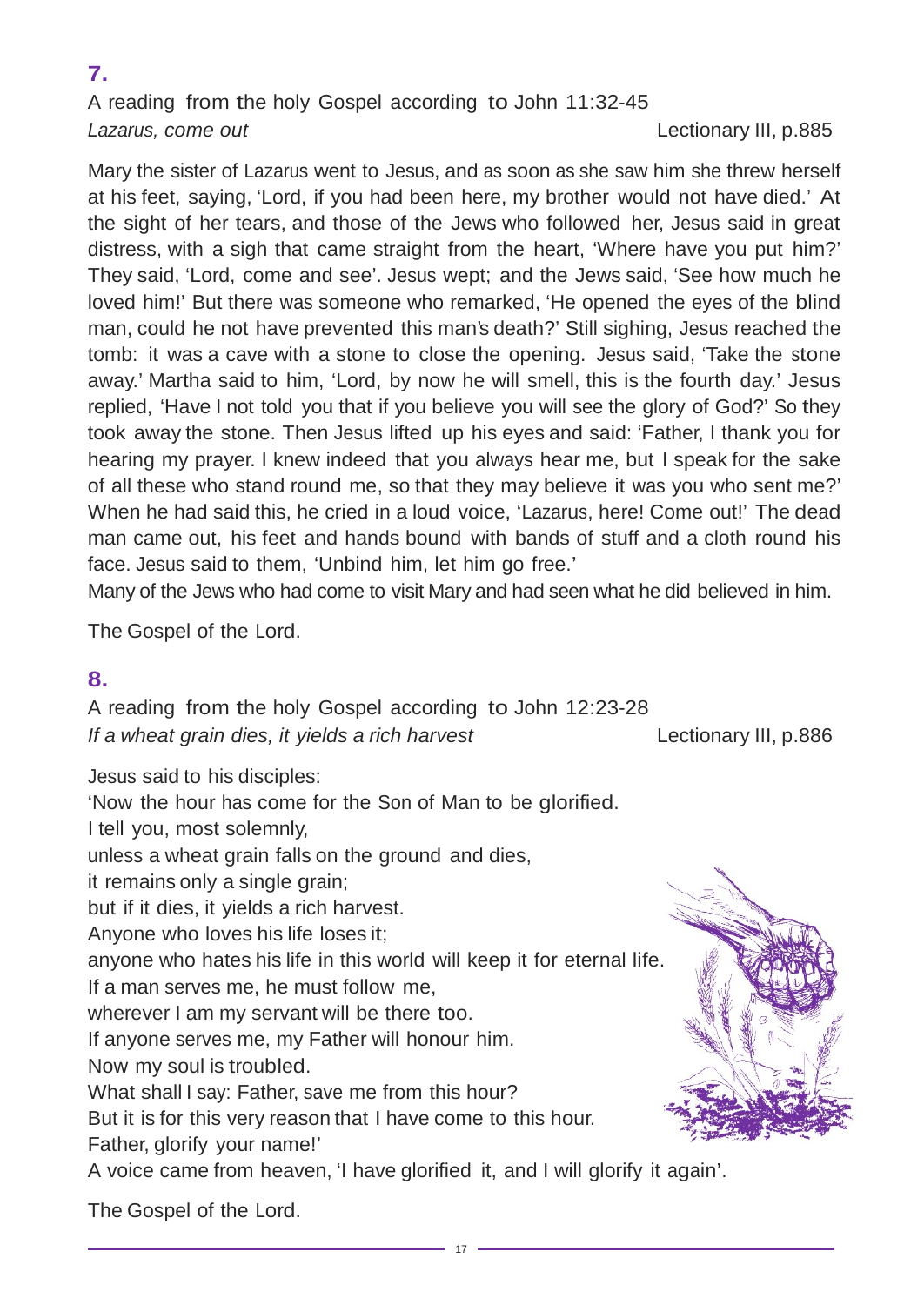# **9.**

A reading from the holy Gospel according to John 14:1-6 Lectionary III, p.888 *There are many rooms in my Father's house*

Jesus said to his disciples:

'Do not let your hearts be troubled.

Trust in God still, and trust in me.

There are many rooms in my Father's house;

if there were not, I should have told you.

I am going now to prepare a place for you, and after I have gone and

prepared you a place, I shall return to take you with me; so that where I am you may be too.

You know the way to the place where I am going.'

Thomas said, 'Lord, we do not know where you are going, so how can we know the way?' Jesus said:

'I am the Way, the Truth and the Life.

No one can come to the Father except through me.'

The Gospel of the Lord.

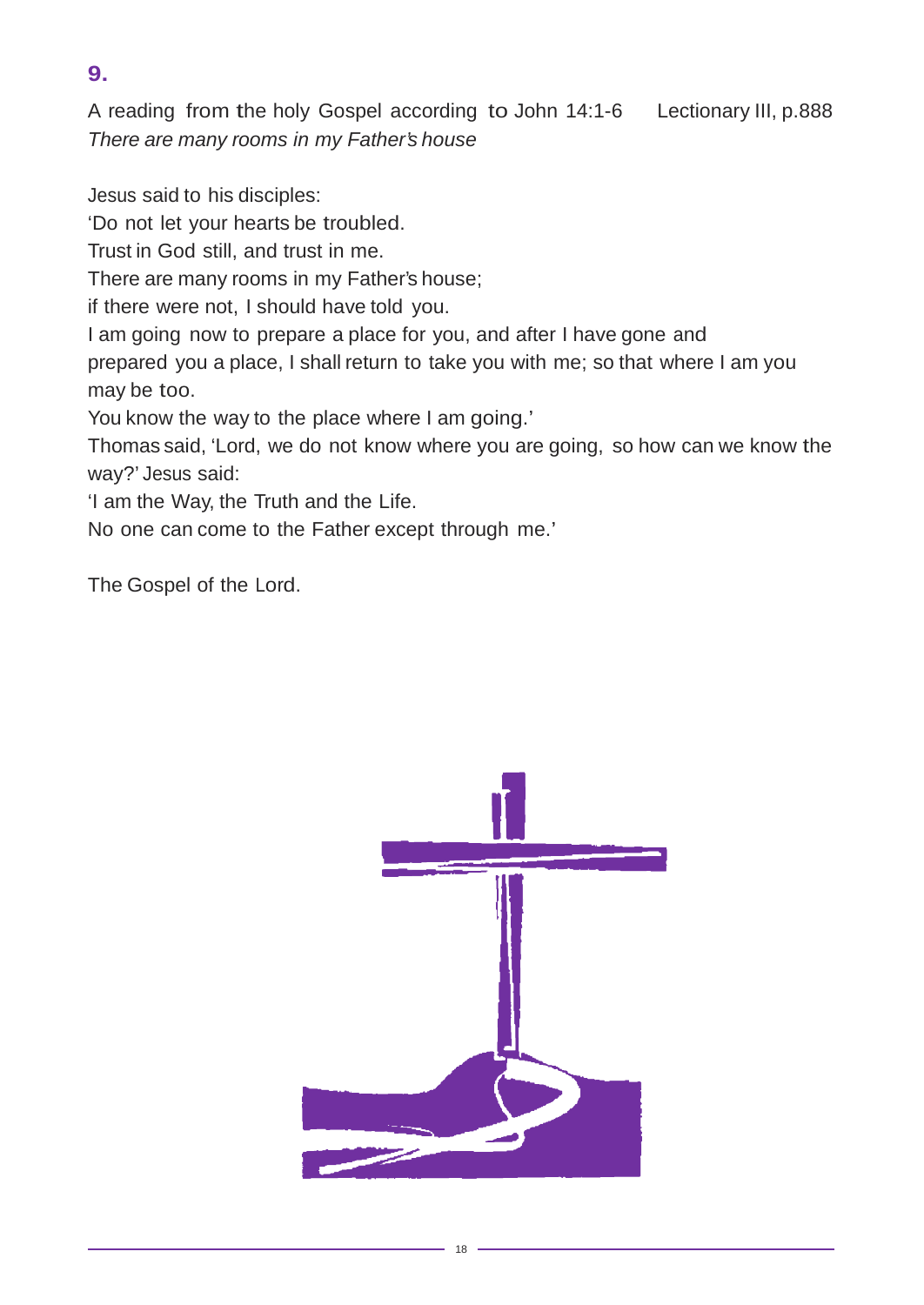# **Summaries of Various Funeral Readings**

# **Old Testament**

| Job 19:1.23-27          | I know that my Avenger (Redeemer) lives                                                                                                                                   |
|-------------------------|---------------------------------------------------------------------------------------------------------------------------------------------------------------------------|
| Deuteronomy 34:1-9.     | Moses died, his eyes undimmed, his vigour unimpaired                                                                                                                      |
| Wisdom 3:1-6.9          | The souls of the virtuous are in the hands of God, no<br>torment shall ever touch them they are in peace.                                                                 |
| Wisdom 4:7-15           | The virtuous ones, though they die before their time, will<br>find rest. Length of days is not what makes age<br>honourable, nor number of years the true measure of life |
| Ecclesiastes 3:1-11     | There is a season for everything, a time for every<br>occupation under heaven: A time for giving birth, a<br>time for dying                                               |
| <b>Isaiah 25:6-9</b>    | On this mountain He will destroy death for ever. The<br>Lord will wipe away the tears from every cheek                                                                    |
| Isaiah 49:13-16.        | See I have carved you on the palm of my hands                                                                                                                             |
| Lamentations 3:17-26    | My soul is shut out from peace It is good to wait in<br>silence for the Lord to save                                                                                      |
| <b>New Testament</b>    |                                                                                                                                                                           |
| Apocalypse 14:13        | Happy are those who die in the Lord their good deeds<br>go with them.                                                                                                     |
| Apocalypse 21:1-5       | He will wipe away all tears from their eyes; there will be<br>no more death, and no more mourning or sadness.                                                             |
| 1 John 3:1-2            | Think of the love that the Father has lavished on us. We<br>shall see him as he really is.                                                                                |
| Romans 6:3-9            | Death has no power over Him any more                                                                                                                                      |
| Romans 8:14-23          | If we are children we are heirs as well: heirs of God and<br>coheirs with Christ, sharing his sufferings so as to share<br>his glory                                      |
| Romans 8:31-35.37-39    | nothing  can ever come between us and the love of<br>God made visible in Christ Jesus our Lord.                                                                           |
| Romans 14:7-12          | Alive or dead, we belong to the Lord.                                                                                                                                     |
| Philippians 3:20-21     | For us, our homeland is in heaven                                                                                                                                         |
| 1 Thessalonians 4:13-18 | We believe that Jesus died and rose again, and that it<br>will be the same for those who have died in Jesus: God<br>will bring them with him.                             |